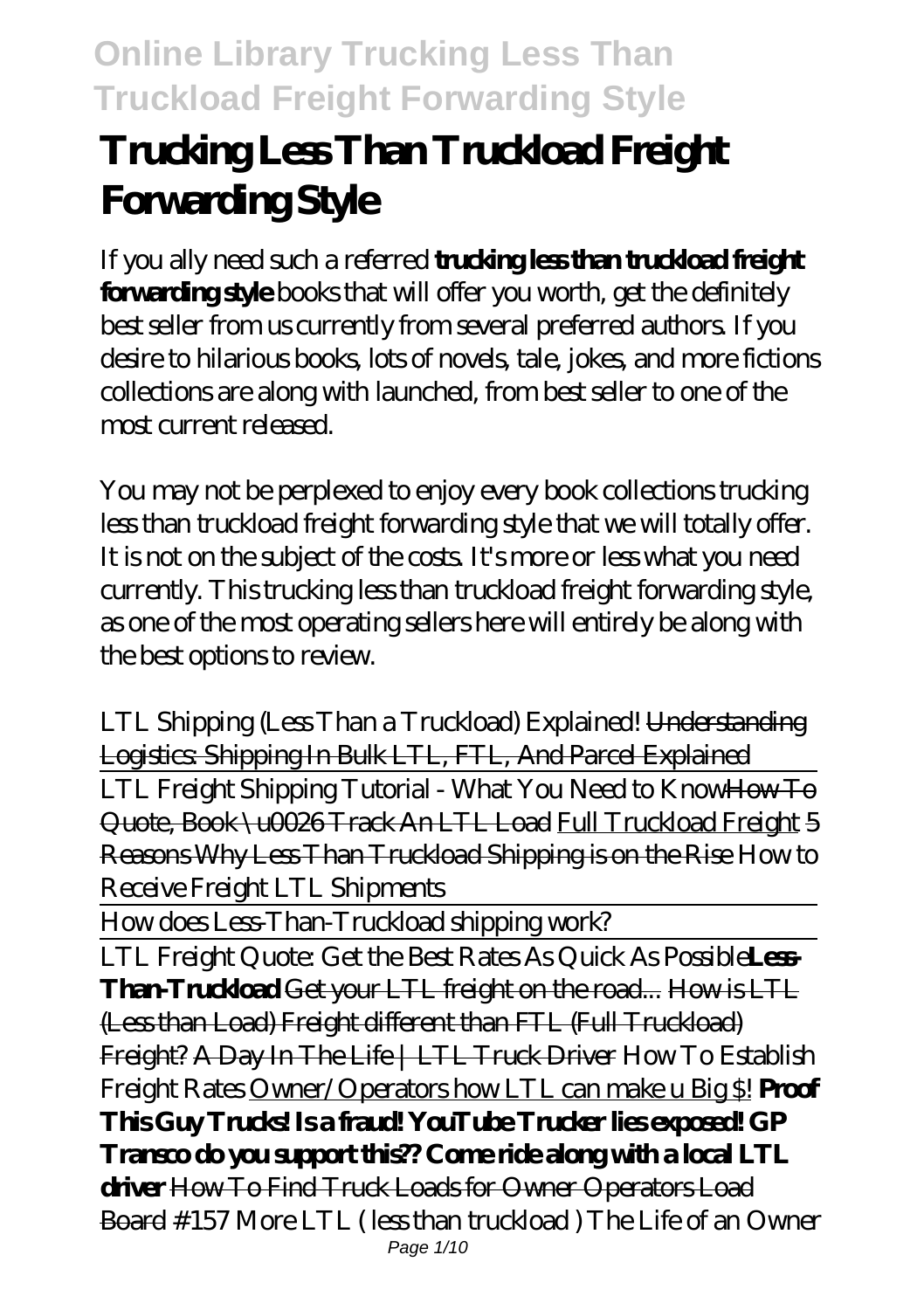*Operator Flatbed Truck Driver Vlog LTI Trucking Example Company Pay vs Owner Operator Pay*

A Freight Broker Story (Jump-start your Business with LTL Freight) Amazon Freight PaysTop \$\$\$ (Driver requirements)

**Freightonomics: What is LTL?** *Logistically Challenged: A Lot Less Than Truckload (Ep. 01) - A Funny Comedy Web Series*

How to do LTL Freight Shipping (Pallets) Into Amazon FBA - Bulk Books Reselling W Reezy ResellsHow to Rate and Book LTL Shipments *Trucking Shipping by LTL FTL Explained* Full Truckload, LTL and Consolidation *Booking FTL and LTL freight in Shipwell*

What is LTL Freight?

Trucking Less Than Truckload Freight

Sell-side research analysts have made their bets on trucking in 2021. Some believe a continuation in consumer spending and inventory restocking will benefit truckload carriers while others see less-thantruckload carriers gaining traction as the industrial economy advances.

2021 trucking outlook comes into focus - FreightWaves Less than truckload (LTL) shipping allows multiple shippers to share space on the same truck. It is the more cost efficient option of the two, with multiple companies paying for their portion of trailer space. The less than truckload (LTL) shipping route is also ideal for businesses who have freight shipments less than 15,000 pounds.

Truckload vs. Less than Truckload Freight | Freightquote Home/News/Trucking/ Less than Truckload Less than Truckload. Scott Mall, Managing Editor of FreightWaves Classics Saturday, ... Forward Air adds to non-airport less-than-truckload service by opening a facility in Bethlehem, Pennsylvania. ... FedEx Freight hit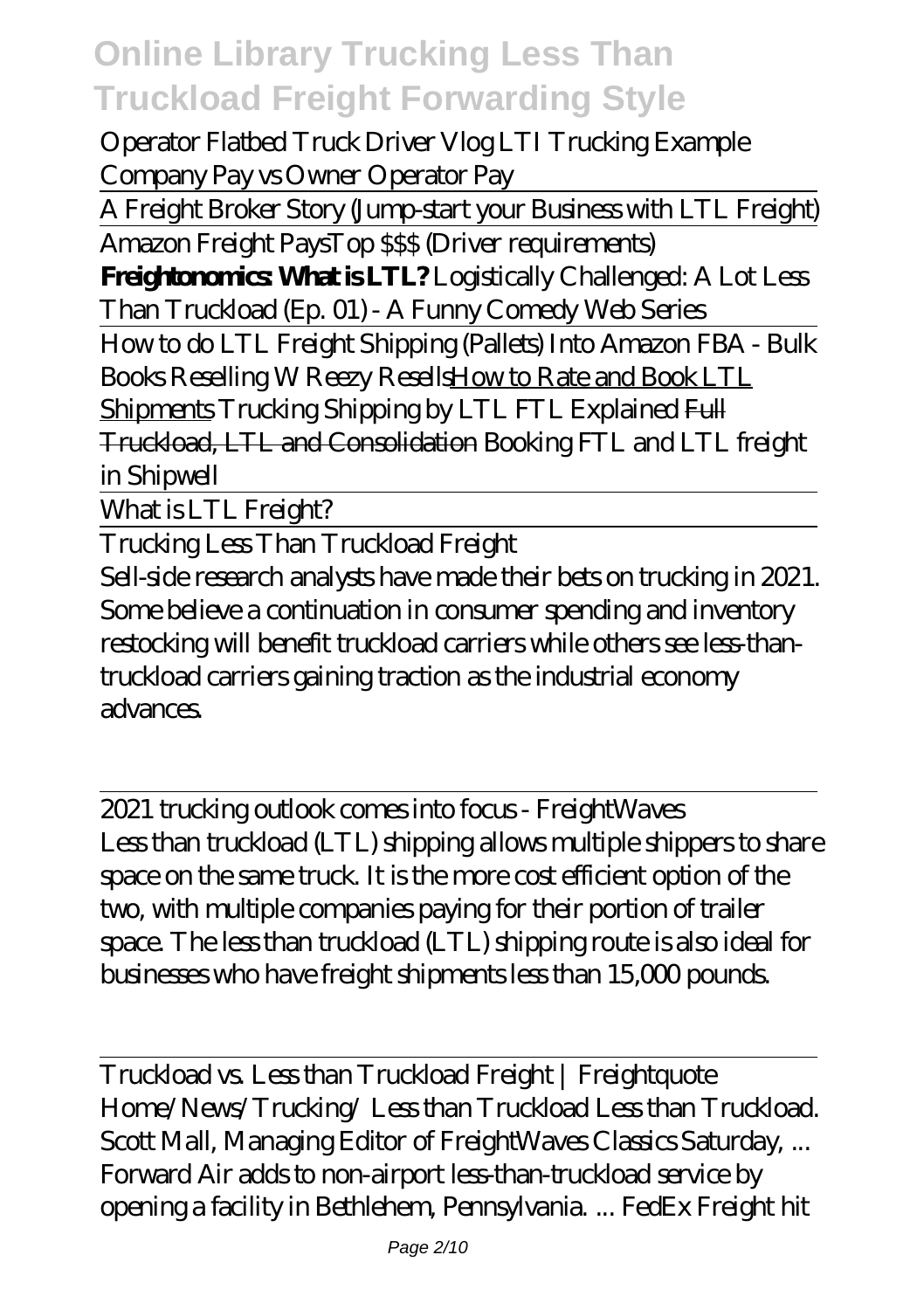with big jury verdict after dismissing driver with bad knee.

Less than Truckload Articles - FreightWaves Unlike truckload shipping, Less-Than-Truckload freight is not loaded and provided on the same truck. Instead, LTL freight is transferred from truck to truck at various terminals until the freight comes to the location terminal. From there, it will be filled onto the last truck and provided to the consignee.

Understanding Less-Than-Truckload (LTL) Freight Shipping Less than truckload (LTL) shipping is when you ship freight that takes up less than an entire trailer. When a shipment is less than 6 skids it is considered at LTL shipping. Full Truckload (FTL) shipping is when your shipment takes up an entire trailer and requires a dedicated run.

flatbed estimate - Freight Shipping Quotes | LTL ... Less than truckload (LTL) shipping is when you ship freight that takes up less than an entire trailer. When a shipment is less than 6 skids it is considered at LTL shipping. Full Truckload (FTL) shipping is when your shipment takes up an entire trailer and requires a dedicated run.

Instant FTL Quote - Freight Shipping Quotes | LTL ... Instead of managing freight by yourself, share the load with us. We make quoting less than truckload (LTL) freight shipments fast and easy. Get a list of competitive shipping rates from LTL contract carriers with our self-service online tools, or work directly with a freight shipping expert who will help you every step of the way.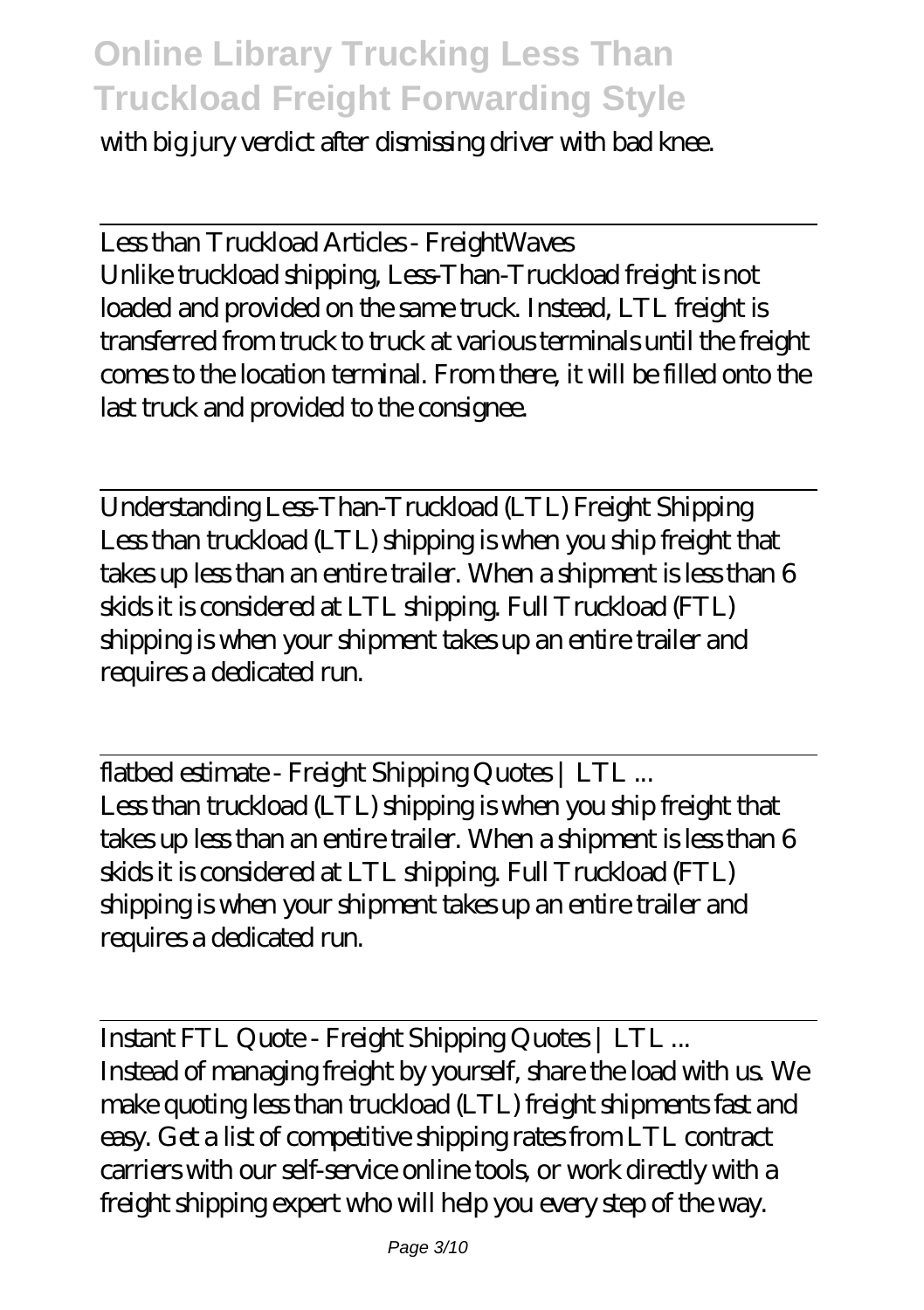LTL Freight Quotes | Less Than Truckload Shipping ... Freight shipping services including truckload & less-than-truckload deliveries, daily/overnight shipments, air freight and more. LESS THAN TRAILER LOAD  $(LTL)$  One pound  $\ldots$  up to  $20,000$ pounds; TRAILER LOAD (TL) Over 20,000 pounds or fills capacity of trailer

Petruzzello Transport, Inc. | Connecticut Daily/Overnight ... Earlier this year, Central bought Volunteer Express Inc., a Tennessee-based expedited LTL and truckload carrier, saying the move would expand its footprint and services for all customers and  $\mathbf{a}$ llow

Executive Shakeup at Central Freight Lines - Fleet ... Less-than-Truckload (LTL) Access Schneider's vast network of prequalified carriers — along with our purchasing power — and simplify your LTL shipping experience. Whether your freight is standard, expedited, over-dimensional, high value or high security, we've got you covered. This mode is ideal if your freight:

LTL Less-than-Truckload Shipping | Schneider Less-than-truckload shipping or less than load is the transportation of relatively small freight. The alternatives to LTL carriers are parcel carriers or full truckload carriers. Parcel carriers usually handle small packages and freight that can be broken down into units less than 150 pounds. Full truckload carriers move freight that is loaded into a semi-trailer. Semi-trailers are typically between 26 and 53 feet and require a substantial amount of freight to make such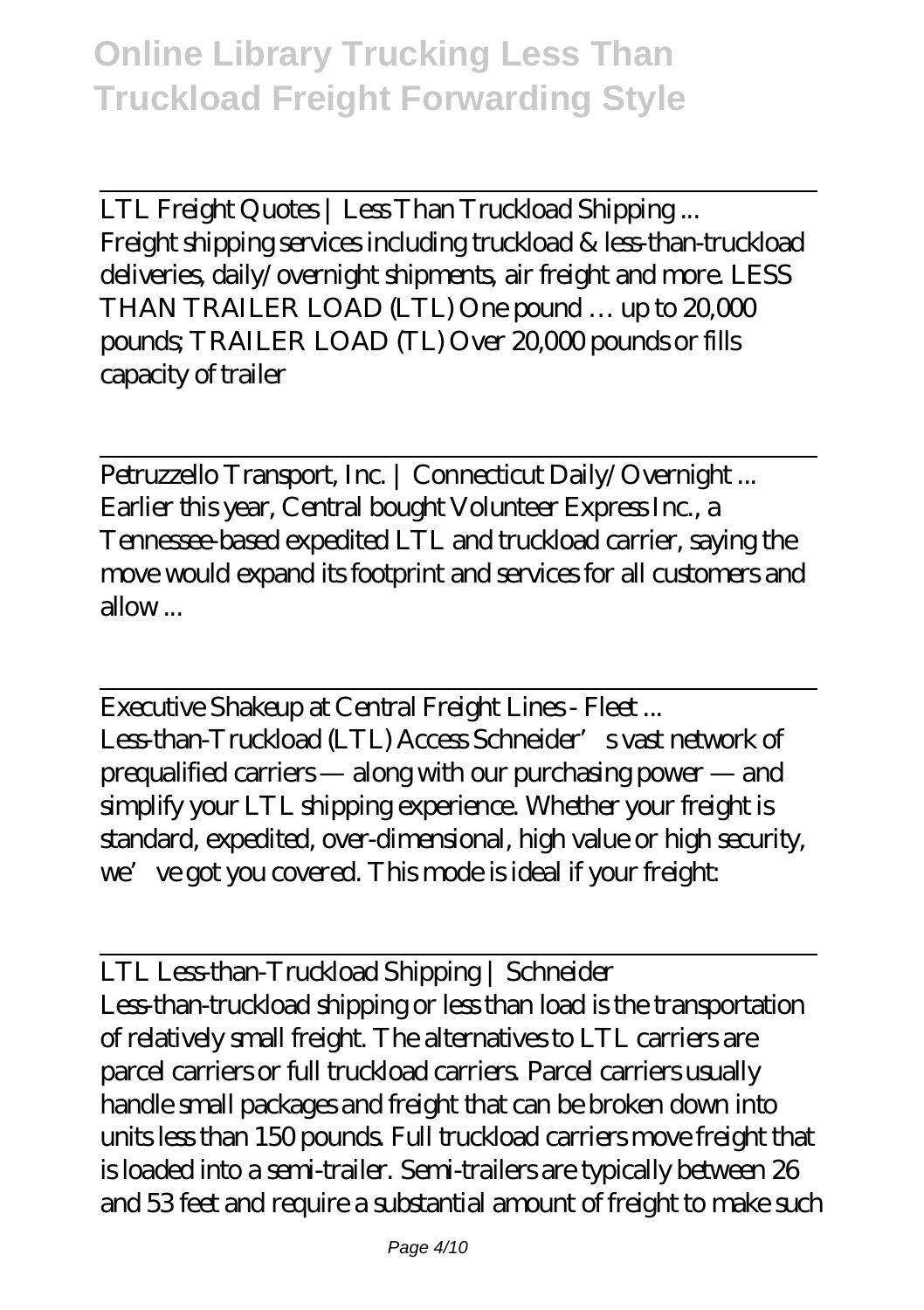#### transportation economical

Less-than-truckload shipping - Wikipedia XPO is a global leader in less-than-truckload transportation, and one of the largest LTL providers in North America. Our commitment to damage-free, on-time service is backed by approximately 7,800 tractors, 25,000 trailers and 12,000 professional drivers, operating out of 290 service centers. Our LTL coverage in North America extends to every state, including Alaska and Hawaii, and about 99% of all US postal codes.

LTL Shipping: Less Than Truckload Transportation | XPO ... Less-than-truckload, also known as less-than-load (LTL), is a shipping service for relatively small loads or quantities of freight—between 150 and 15,000 pounds. An LTL provider combines the loads...

Less-Than-Truckload (LTL) Definition - Investopedia What is Less Than Truckload or LTL? LTL shipments weigh from 150 lbs all the way up to  $15000$  lbs and don't take up the whole space in the truck. Since your shipment alone won't need a full 48-foot or 53-foot trailer to transport, it is usually combined with other shipments from your carrier' sother customers and you only pay for the space you take up in the truck.

Less Than Truckload Shipping: A Complete Guide | FreightPros Learn freight shipping basics and get instructions for calculating freight costs. Explore FedEx Freight ® less-than-truckload (LTL) and FedEx Express ® Freight services. Find tools to make freight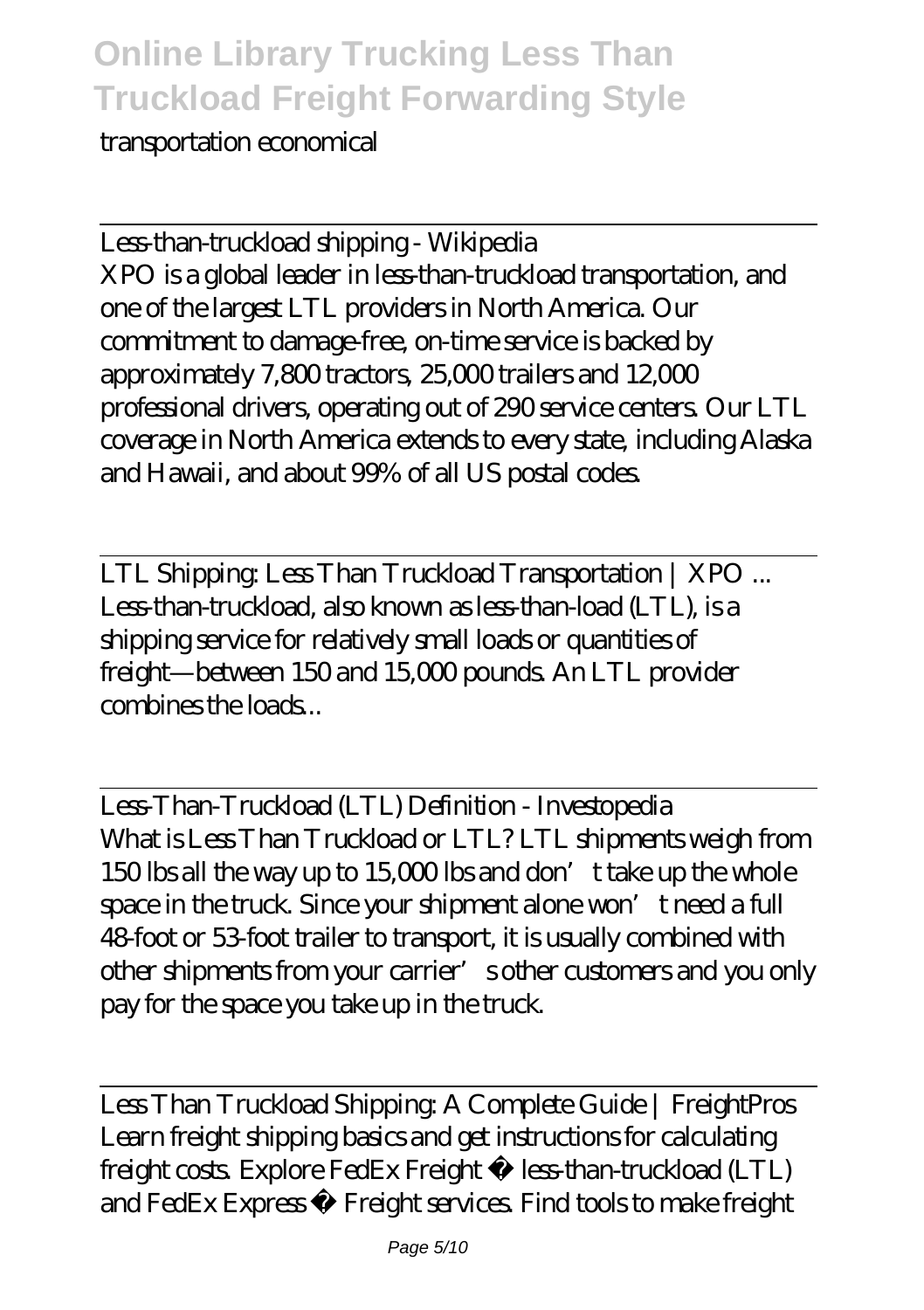shipping easier.

Freight Shipping | FedEx Estes delivers reliable less-than-truckload (LTL) freight shipping solutions throughout all 50 states, Canada, Mexico, and the Caribbean. And our nationwide terminal network connects nearly 750 million one- and two-day shipping points, which means our standard transit times can often be as fast as other LTL carriers' expedited shipping.

Less-Than-Truckload - LTL Freight Shipping | Estes Express ... The \$46 billion less-than-truckload (LTL) market, like most of the trucking industry, is roiled from the devastating economic impacts of the COVID-19 outbreak.

2020 State of Logistics: Less Than Truckload (LTL ... Why choose Freight Center? You can do it all online, 24/7 with your FreightCenter account. We also offer affiliate partnerships and full-service managed logistics services for retailers and large supply chains. Easy, fast and the best freight rates are just a click away! Compare Freight Shipping Rates. Freight Shipping Services

Freight Shipping - Instant Online Freight Quotes ... ATA officials said that the turnover rate for truckload carriers with more than \$30 million in annual revenue headed up 10% to 92% on an annualized basis, while the turnover rate for smaller truckload carriers saw a 14% increase to 74%. Even with these gains, ATA observed that that average turnover rate for 2020 is lagging 2019. And less than-truckload (LTL) saw the annualized turnover rate ...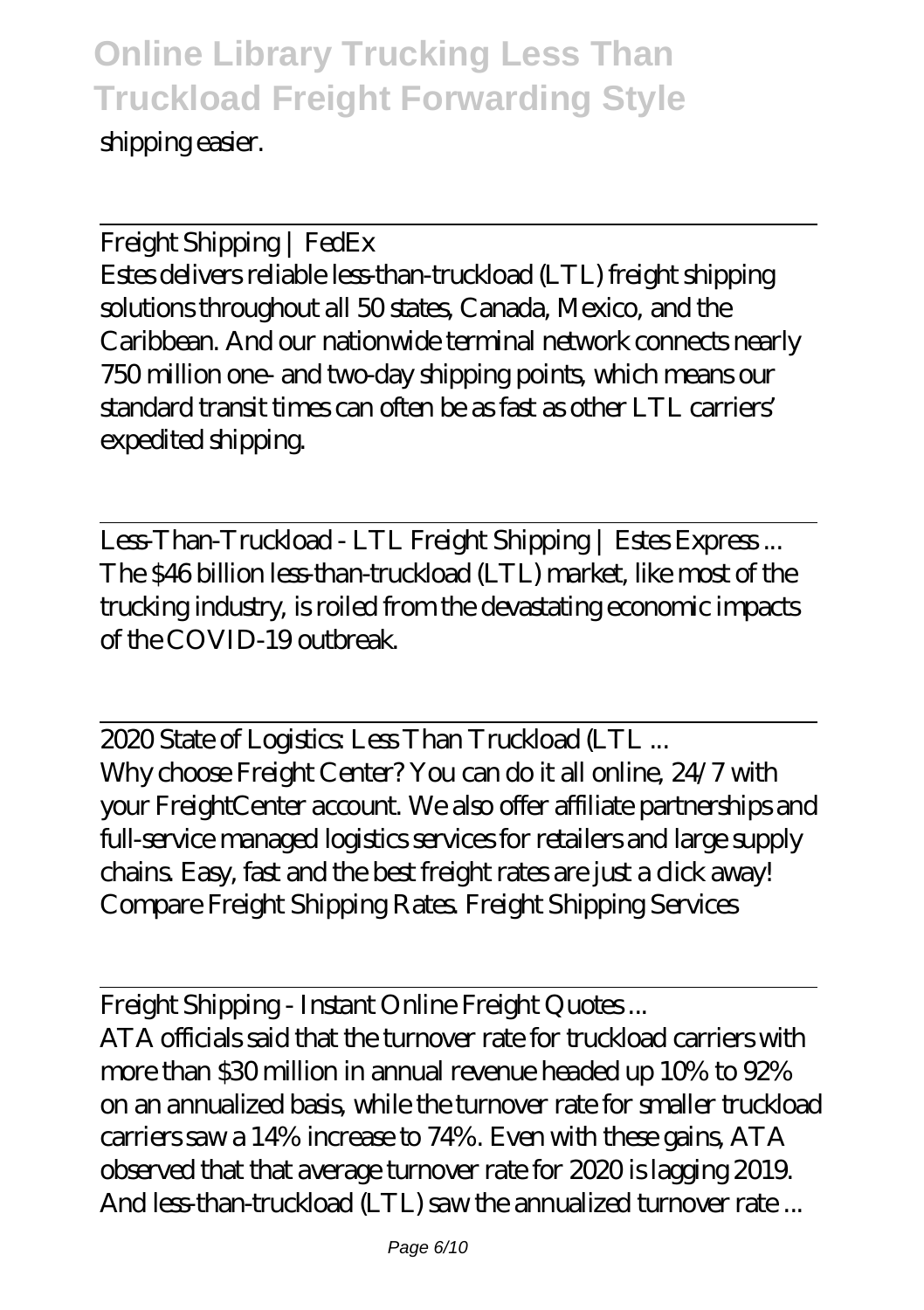A less-than-truckload (LTL) carrier typically delivers shipments less than 10,000 pounds (classified as LTL shipment). The size of the shipment in LTL networks provides ample opportunities for consolidation. LTL carriers have focused on hub-and-spoke based consolidation to realize economies of scale. Generally, hub-andspoke systems work as follows: the shipment is picked up from the shipper and brought to an origin terminal, which is the entry point into the hub-and-spoke system. From the terminal, the freight is sent to the first hub, where it is sorted and consolidated with other shipments, and then sent on to a second hub. It is finally sent from the second hub to the destination terminal, which is the exit point of the hub-and-spoke system. However, the flow of shipments is often more complicated in practice. In an attempt to reduce sorting costs, load planners sometimes take this hub-and-spoke infrastructure and modify it considerably to maximize their truck utilization while satisfying service constraints. Decisions made by a load planner may have a cascading effect on load building throughout the network. As a result, decentralized load planning may result in expensive global solutions. Academic as well as industrial researchers have adapted a hierarchical approach to design the hub-and-spoke networks: generate the hub-and-spoke network, route shipments within this hub-and-spoke network (generate a load plan) and finally, balance the empty trailers. We present mathematical models and heuristics  $\rho_{\text{age}}$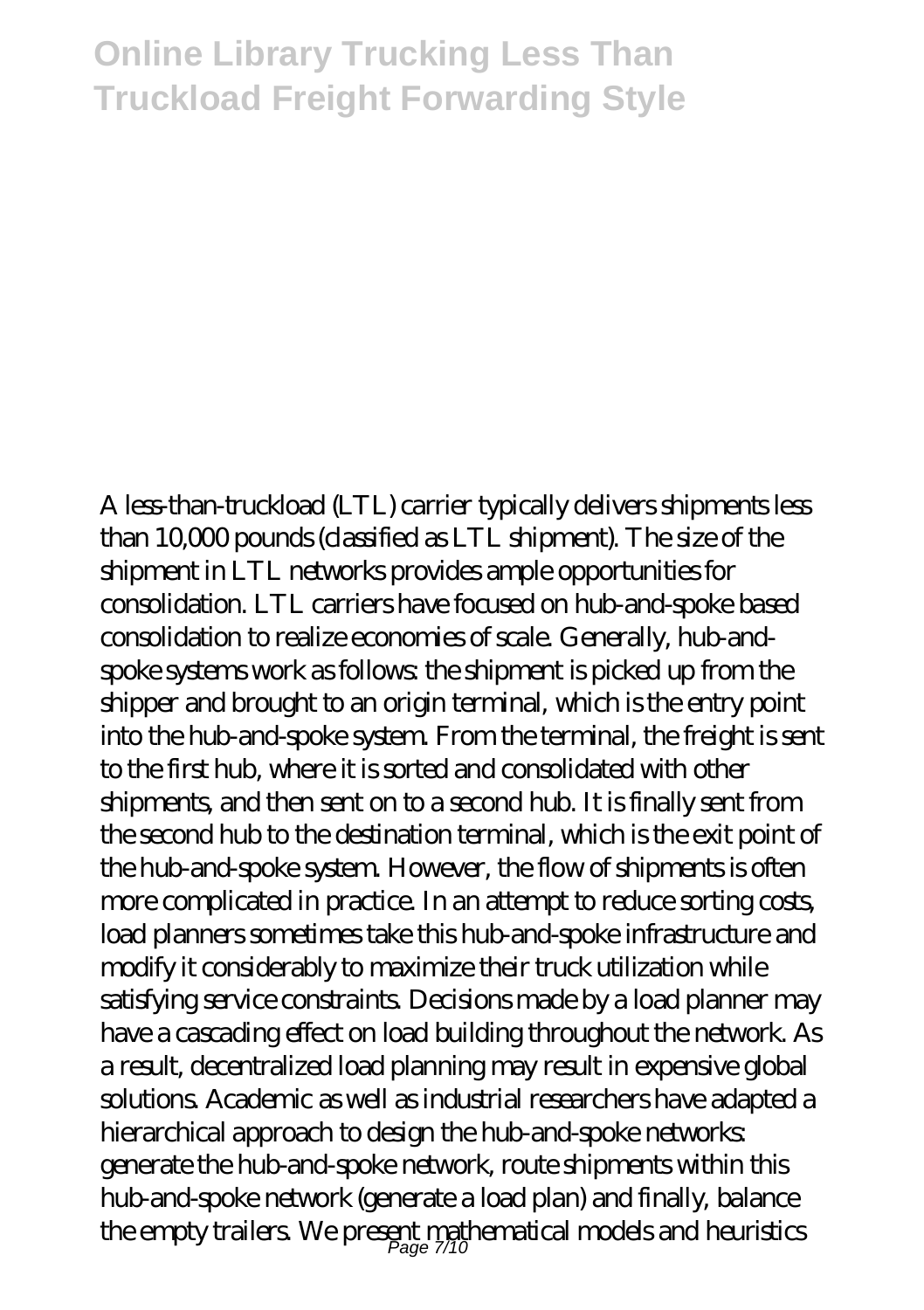for each of the steps involved in the design of the hub-and-spoke network. The heuristics are implemented in a user-friendly graphical tool that can help understand patterns of freight flow and provide insights into the design of the hub-and-spoke network. We also solved the load planning sub-problem in a parallel computation environment to achieve significant speed-ups. Because of the quick solution times, the tool lays the foundation to address pressing further research questions such as deciding location and number of hubs. We have used data provided by Roadway Parcel Services, Inc. (RPS), now FedEx Ground, as a case-study for the heuristics. Our solutions rival the existing industry solutions which have been a product of expensive commercial software and knowledge acquired by the network designers in the industry.

Investigation of the less-than-truckload sector of the trucking industry indicates no conclusive evidence of predatory pricing.

This dissertation addresses problems arising in freight routing and scheduling where full truckload (FTL) and less-than-truckload (LTL) carriers are used to serve transportation needs. Each of the problems investigated in this dissertation tries to optimize/maximize consolidation to decrease system transportation costs by (1) carefully choosing the timing and path of freight and/or (2) introducing consolidation points. Approaches are proposed that enable effective planning and operation of freight routing and scheduling for largescale transportation networks. Chapter 2 presents solution approaches for a shipper pickup and delivery planning problem faced by many large retailers to move freight from suppliers to distribution centers. Each shipment is moved either direct via a LTL carrier or possibly consolidated with other shipments and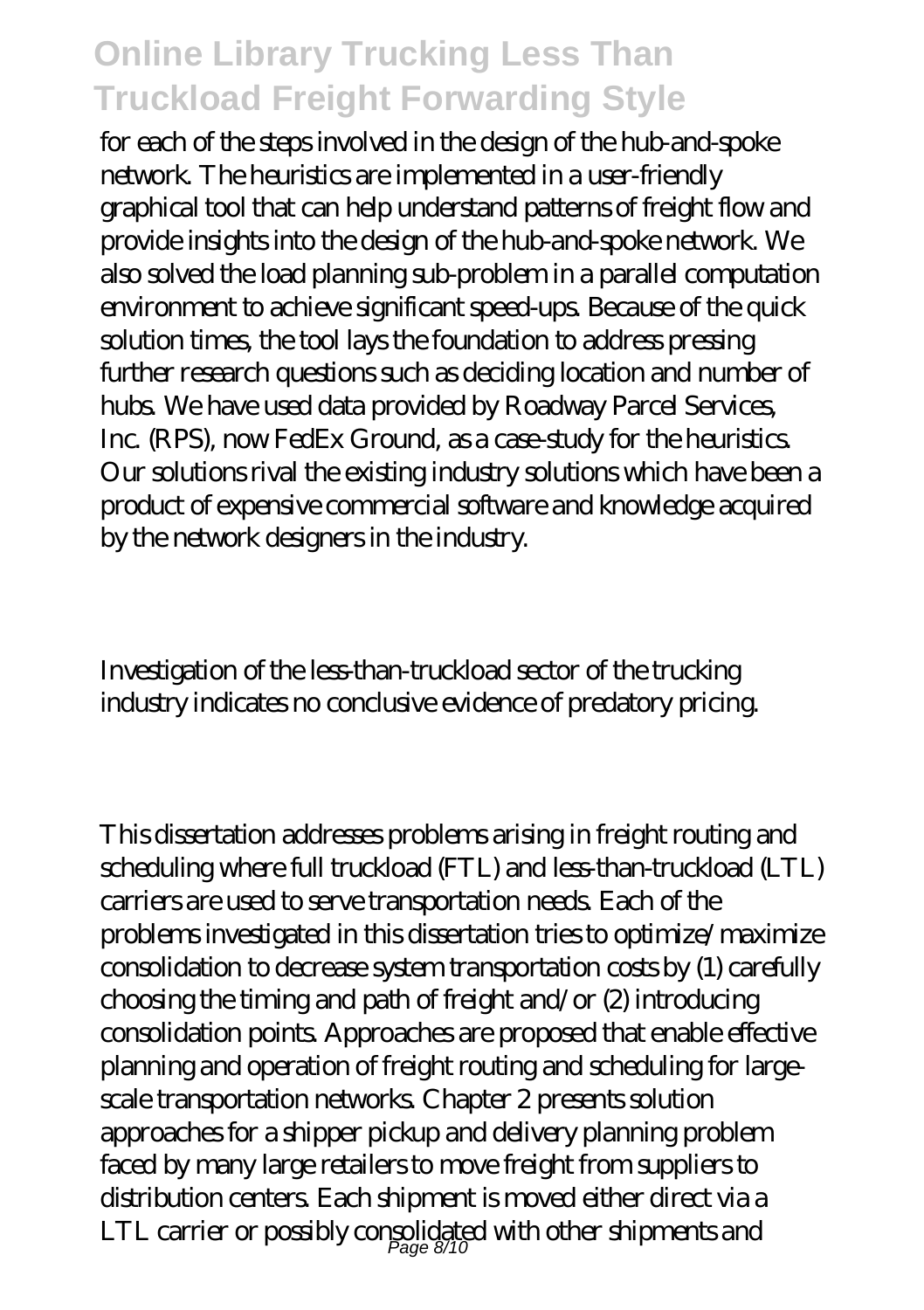moved by one or two FTL routes. When using a FTL carrier, the shipper takes advantage of contracted lane rates that establish prices per mile for a truck operated between two locations that are significantly less than the comparable LTL price for shipping a full truckload. Consolidated FTL routes may each visit multiple shipment origins (supplier locations) and/or destinations (distribution center locations). Additionally, FTL routes may move shipments through a single crossdock facility en route. The challenge in this planning problem is to exploit as much as possible negotiated truckload lane rates and to judiciously make use of routes through crossdock facilities to consolidate shipments. The primary contributions of this section are that (1) an interesting new problem variant is introduced to the field of transportation and logistics that is important in practice and (2) the solution approach demonstrates that exploiting knowledge of the problem and solution structure to cleverly select subsets of path variables for evaluation during each iteration of an integer programming based local search heuristic is effective on path-based routing models. Chapter 3 evaluates how to route each customer shipment through a sequence of transfer terminals in a LTL carrier network. At each terminal stop, a shipment is unloaded from an inbound trailer and reloaded onto an outbound trailer. A load plan determines the specific sequence of terminal transfers to be used for freight moving between each origin and destination. The design of the load plan determines the linehaul transportation and handling costs required to serve customers. We develop an improved very large-scale neighborhood search heuristic for solving an integer programming model for load plan design. The main contributions of this section include (1) the investigation of the pros and cons of optimizing system-wide into a single destination versus optimizing freight for all destinations in a small region, and (2) a solution approach that can find load plans with costs 6 to  $7\%$ lower than those used in practice, and can find 2.5 to 5\% additional cost savings using the same time budget when compared to an approach optimizing  $\frac{1}{\text{Page 9/10}}$ wide into a single destination.